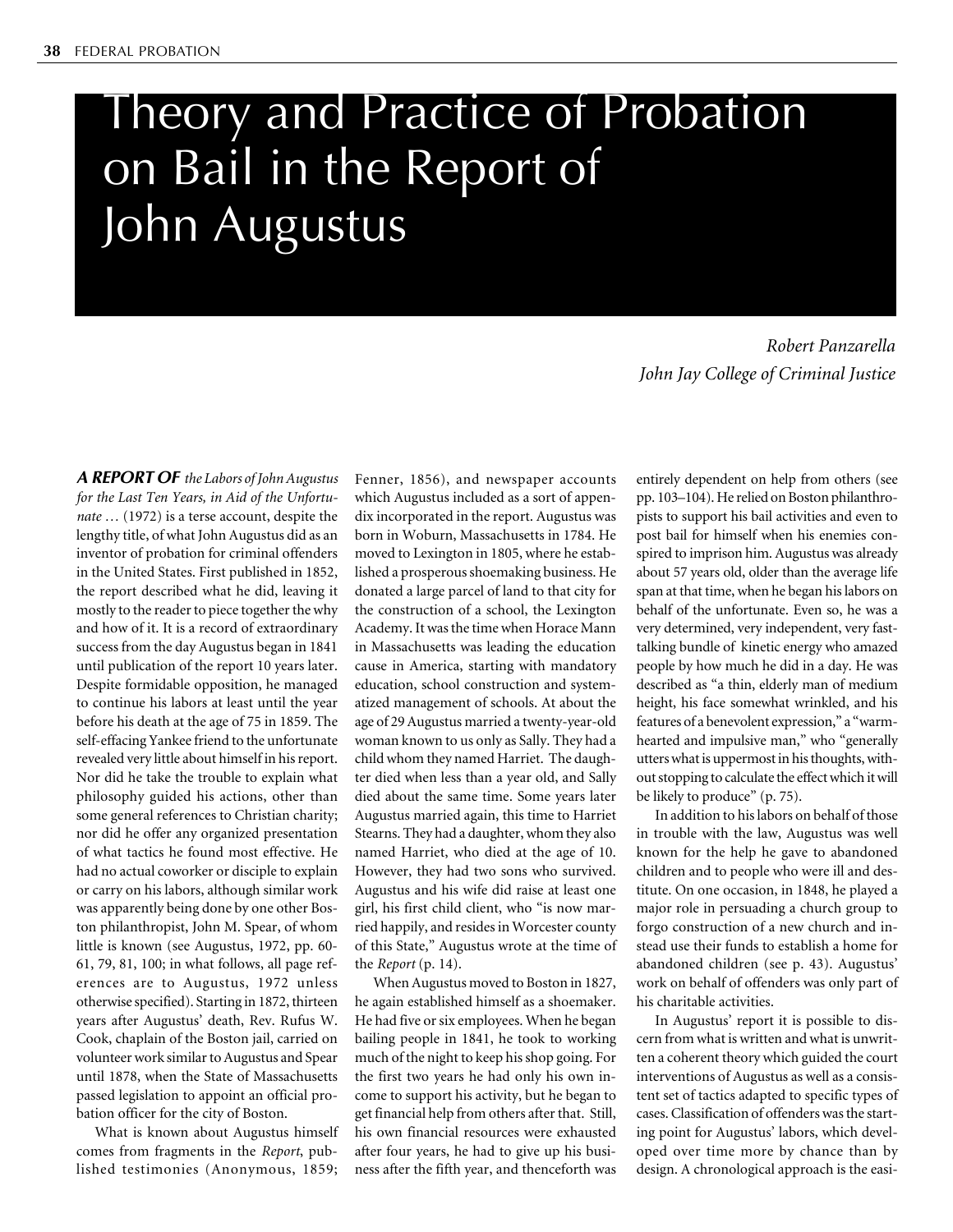est and most accurate way to an understanding of his court interventions.

#### **John Augustus' First Case— A Common Drunkard**

Augustus was emphatic in declaring that he did not work for any kind of charitable or reform society. A newspaper article reported,

John Augustus was out on his daily mission of love and charity, at an early hour in the morning of the great Odd Fellow's Celebration.… Mr. Augustus has invariably declined to connect himself with any Lodge of Odd Fellows, whose principles he so well illustrates in his life and labors. He is a Lodge in himself "a true Odd Fellow, uncreated by any association or body of men" (p.68).

Augustus' first endeavors were limited to reforming alcoholics. Temperance societies were active throughout America. The largest were the George Washington Temperance Society for men and the Martha Washington Temperance Society for women. Augustus was quite familiar with these societies, and those in Boston soon became familiar with him. The *Report* mentioned the "Washingtonian Temperance reform" (p. 4), "the Martha Washington Temperance Society" (p. 12), and "the Sons of temperance" (p. 98). Quite apart from his work bailing offenders, Augustus often appeared at the homes of drunkards to help restore peace (see p. 97). But Augustus did not work for temperance societies, nor draw financial support from them. In some manner unknown, he developed his own network of charitable supporters, among whom were some "merchant princes" of Boston and other prominent philanthropists (p. 28; see also pp. 36 and 44). Still, the temperance movement rather than religion, enlightenment philosophy, or civic duty provided the first impetus for Augustus' labors.

Augustus' first case was described in three different places in the *Report*(pp. 4–5, 26, and 72), first by Augustus himself, then a second and a third time in documents by others which he cited. Augustus himself, reporting in his usual laconic manner, writes that he spotted a common drunkard about to be tried, spoke to him briefly, and was convinced that the man would reform. He waited while a very clear and convincing case against the man was presented and the man was found guilty, then intervened to post bail before the man was sentenced. The judge consented, Augustus had the man take "the pledge," and

the man was fully reformed before returning to court for sentencing less than a month later. At that time the judge, delighted with the man's transformation, imposed the token sentence of a one-cent fine and court costs. This set a precedent for later cases. In all later cases of poor defendants, the fines were nominal, although substantial fines were imposed on Augustus' reformed clients whose friends or family had the resources to pay (see p. 58).

Augustus did not tell why he was in court that day when the man was arraigned, nor whether he had any prior acquaintance with the court. However, some reasonable deductions may be drawn from the bare bones of the account. First, Augustus seems to have been familiar with both the physical layout and the routines of the court. He knew that the man was brought in through the door from the lock-up; he knew when and where to approach the man for a private conversation; he knew when to intervene in the proceeding and what form his intervention should take, namely an offer to stand bail for the man. Whether John M. Spear was already acting in a similar manner at that time is unknown. The circumstances hinting that Augustus was familiar with the court and the absence of any inquiry by the judge suggest that Augustus himself may not have been a stranger to the judge. Throughout Augustus' report one finds that some judges consistently took his side even when other judges and other members of a court opposed him. Augustus may have been frequenting the police court in search of a suitable case prior to that day in August, 1841.

A suitable case would be a case of a "common drunkard," legally defined at the time as someone who had been arrested for intoxication at least three times in a six-month period (see p. 84), whose circumstances intimated the likelihood of successful reform. Augustus reported that he had the man take "the pledge" on the spot. The pledge was an oath not to drink alcohol ever again. The pledge, which was still in common use by temperance advocates a hundred years later, was a written pledge which was signed and handed over to someone else, in this case to John Augustus. Augustus apparently went to court with a pledge form in his pocket. He was probably looking for a common drunkard to reform that day.

Augustus was not interested in a first offender or an occasional offender. He was looking for a common drunkard, a habitual offender. This would not be an easy case for reform. Augustus did report that he looked the man in the eye during their conversation before the trial, which some readers have taken to be a spooky ability to determine character by peering into a man's eyes. However, Augustus was a much more level-headed Yankee than that. Augustus did not disclose the contents of his conversation with the man, but it may be surmised from accounts of his later interventions with other habitual drunkards. Augustus' inquiries always concerned the drunkard's family. There is no indication that Augustus ever took a case of an unmarried drunkard or one with no children. Augustus' conversation with the man probably aimed at ascertaining whether the man had a wife and children and whether the wife was a sober and faithful wife and mother. Indeed, Augustus' follow-up report on this first case highlighted these facts, originally omitted, that the man had a loving and dutiful wife as well as children.

The *Report* (pp. 53–57) included a newspaper account of an extreme case of a longtime drunkard who was deemed beyond help by everyone except Augustus. However, among the details of the account were the facts that the man's wife and child were in court at the trial, and that the man's wife was a devoted wife and mother, although the drunkard had not provided for them for a long time. Apparently these were the most essential facts in Augustus' mind, and so to everyone's surprise he stood bail for the man. Augustus' follow-up report on the case indicated that the man reformed, the family moved from the city, and it had become a happy and comfortable family. In addition to the clues contained in case reports, the importance of the family in Augustus' reform efforts was highlighted in other ways. For instance, Augustus advised that the various temperance societies would be more successful in reforming drunkards if they "should visit the abode of the drunkard," "become acquainted with the condition of his family," and "more frequently visit the families of drunkards" (p. 98). Augustus regarded "home visits" as a necessary part of the strategy to reform people.

All of Augustus' reports of reforming grown men were characterized not only by employment but by immediate employment. Augustus' own accounts of his work with grown men did not include any mention of helping them find employment, although the summary of his work presented to the Massachusetts State Legislature in 1845 by some citizens of the County of Norfolk stated that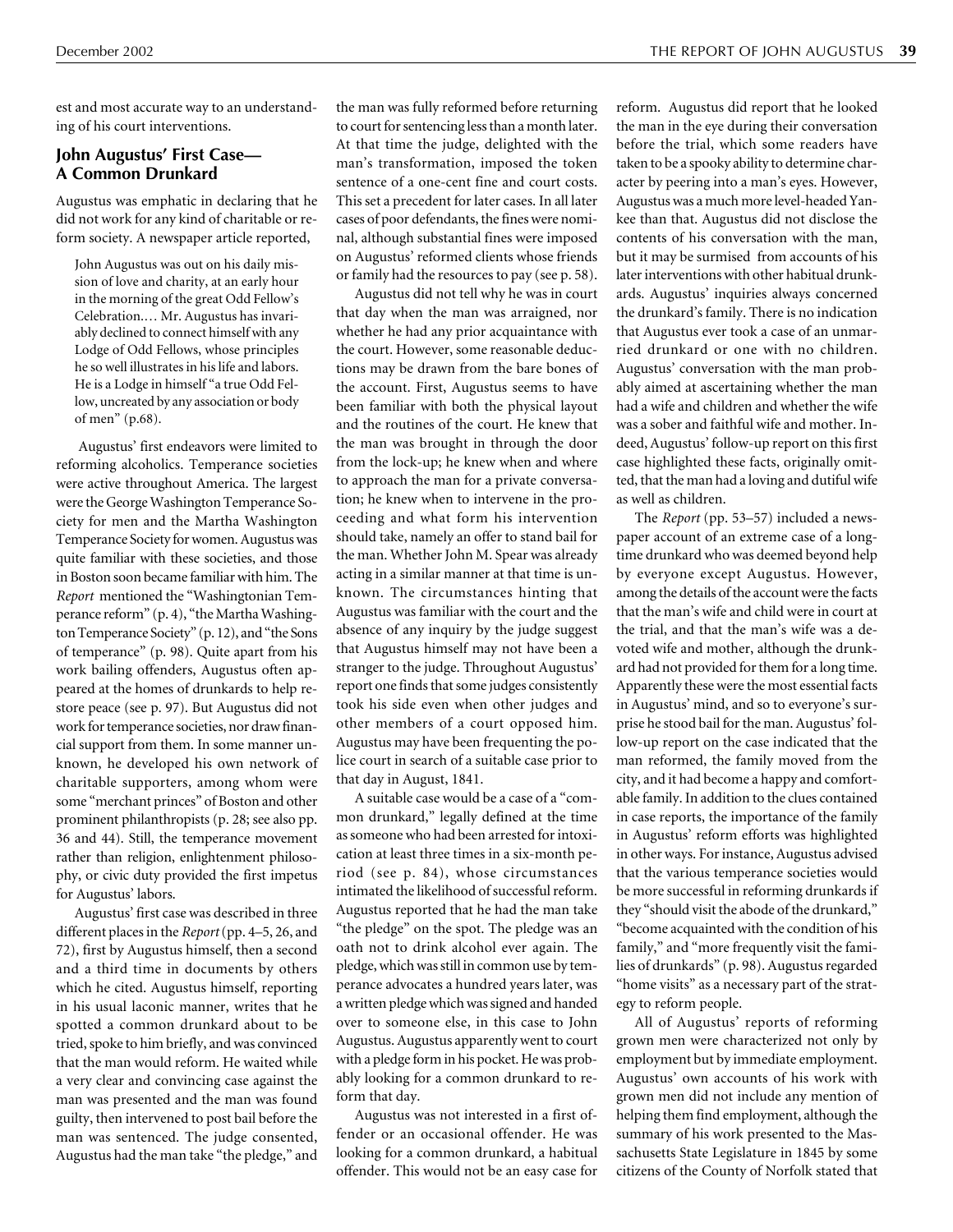Augustus helped his first client find employment (see p. 26). At any rate, it may be that Augustus' criteria for selecting a case included an assurance of the individual's ready ability to earn a livelihood. The person had to have the means or the connections necessary to begin immediately to support his family.

# **A Theory of Rehabilitation during a Period of Probation before Sentencing**

A theory of rehabilitation is implicit in the account of Augustus' first case. It is both a family-focused social theory and closely connected psychological theory. Despite his familiarity with temperance societies and his occasional guarded cooperation with them, Augustus did not demand or suggest that the drunkards he bailed should join a temperance group. It would seem a natural and easy thing to do, given his initial focus on common drunkards. In addition, he had a generally positive attitude towards temperance societies. At one point he spoke of the good work done in the Martha Washington Society by one of his former charges. But Augustus seems not to have accepted the idea that a temperance society might be, in modern terms, a support group or therapeutic milieu for the reform of an individual. His later work with other types of offenders manifested an insistence on separating offenders from their criminal acquaintances. Perhaps with drunkards also he believed it necessary to distance one offender from others. Augustus specifically recommended that the Sons of Temperance and other "temperance societies of whatever name" should adopt his practice of visiting the families of drunkards (pp.98–99). In Augustus' theory of rehabilitation the only social support group for rehabilitating a drunkard was the family. His was exclusively a family-centered approach to reforming the individual.

In describing his first case, Augustus remarked that the man's initial appearance suggested that he might "never be a *man* again" (p. 5, italics in the original). The same phrase, "to be a *man* again," appears elsewhere in the report. Here is the psychological dimension of Augustus' theory of rehabilitation. It is somewhat akin to the more general modern concept of self-esteem. But it has much more precise meaning in the writing of Augustus. For Augustus there was only one way the offender might become a *man*, and that was by supporting his family. In the thinking of John Augustus, perhaps typical of the age, one became fully a man only by having and support-

ing a family. To be a man was to be the man of the house. Thus, from a psychological perspective as well as a social perspective, the family was the key to rehabilitation in the theory and practice of John Augustus.

Augustus did not use the word "probation" as a term for what he was doing. He referred to his activity as "bailing" people, e.g., "This year [1848] I accomplished a greater amount of labor in bailing persons, than during any other single year since beginning my labors in the courts" (p. 37). When he did use the word "probation" it was in the old-fashioned but ordinary sense of "testing" or "trial," as the word is still used when referring to the initial employment period of a police officer or firefighter. Furthermore, this period of probation was not an alternative sentence in place of imprisonment, nor was it a suspended sentence. It was a period of testing prior to sentencing, for the purpose of determining what sentence would be appropriate for the particular offender. In cases where the individual seemed to be reformed before sentencing, the actual sentence imposed on Augustus' charges was a token fine. In cases where the individual did not reform, the sentence was imprisonment.

 There may have been several legal precedents or bases for what Augustus did. The English court practice of "recognizance" in the case of petty offenders enabled the offender to pledge appropriate conduct and provide a bond to secure his release until a specific date when the case would be tried or otherwise disposed of. The cases of Augustus' clients had already been tried but sentences had not yet been imposed. Either way, a specific period of probation was established by the court. What might have been novel from this perspective was that Augustus was not the defendant and furthermore was a stranger to the defendant rather than a relative, landlord or employer. It may have been an additional innovation that subsequently Augustus was able to stand bail for numerous offenders.

In English courts there was also an established practice of "judicial reprieve" whereby the imposition or execution of a sentence was postponed, generally to allow the convicted to apply for a pardon. But none of Augustus' clients sought pardon from anyone, and all were eventually sentenced to either fines or imprisonment, even if the sentences were token. Their "probation" was not an alternative sentence. The English barrister and philanthropist Matthew Hill, who first advocated a form of "probation" in England in the

same year as Augustus in the United States, 1841, was inspired when he observed that some English judges imposed a token sentence of one day in jail on young defendants whose subsequent conduct would be supervised by a parent or master. These cases were considered concluded, and these defendants did not return to court for any future approbation or sentencing. From this practice evolved a broader English court practice of placing young defendants under the supervision of reputable volunteers who might not be the defendant's parent or master, to which were added follow-up reports and oversight by inspectors. However, these cases were also considered concluded, and it was only upon commission of a subsequent offense that the individual might be punished further. In Massachusetts there was unique legal provision for delaying sentencing when "public justice does not require an immediate sentence" (Allen, et al., 1985, p. 39), but this provision may not have required posting bail. By 1836 there was also legislation in Massachusetts encouraging the release of petty offenders "upon their recognizance with sureties at any stage of the proceedings" (Allen et al., 1985, p. 40). From a legal point of view, Augustus' practice is probably understood best as he described it, "bailing people" and providing them a period of probation in which to demonstrate self reform after conviction but prior to sentencing.

### **Augustus' Second Kind of Client— Female Drunkards**

If Augustus' cases are described in terms of offender classifications, Augustus' second class of offenders was female drunkards. At first he refused to get involved in these cases. When passing by jail cells on the way to visit a defendant prior to trial in July, 1842, Augustus was accosted by a woman in another cell who begged for his help. His reputation for bailing people was already established, and she knew how to appeal to him. She told him emphatically that she had a husband and children. Still, he refused to help her. But later he felt guilty for doing so and resolved to take the first suitable female case. Then a woman from a temperance society came to him and asked him to take the case of a different female drunkard. Before agreeing, the always methodical Augustus checked out the case. He found the woman's husband at his job and was assured by him that he was a loving and dutiful husband and that they had small children. Augustus' theory and practice in re-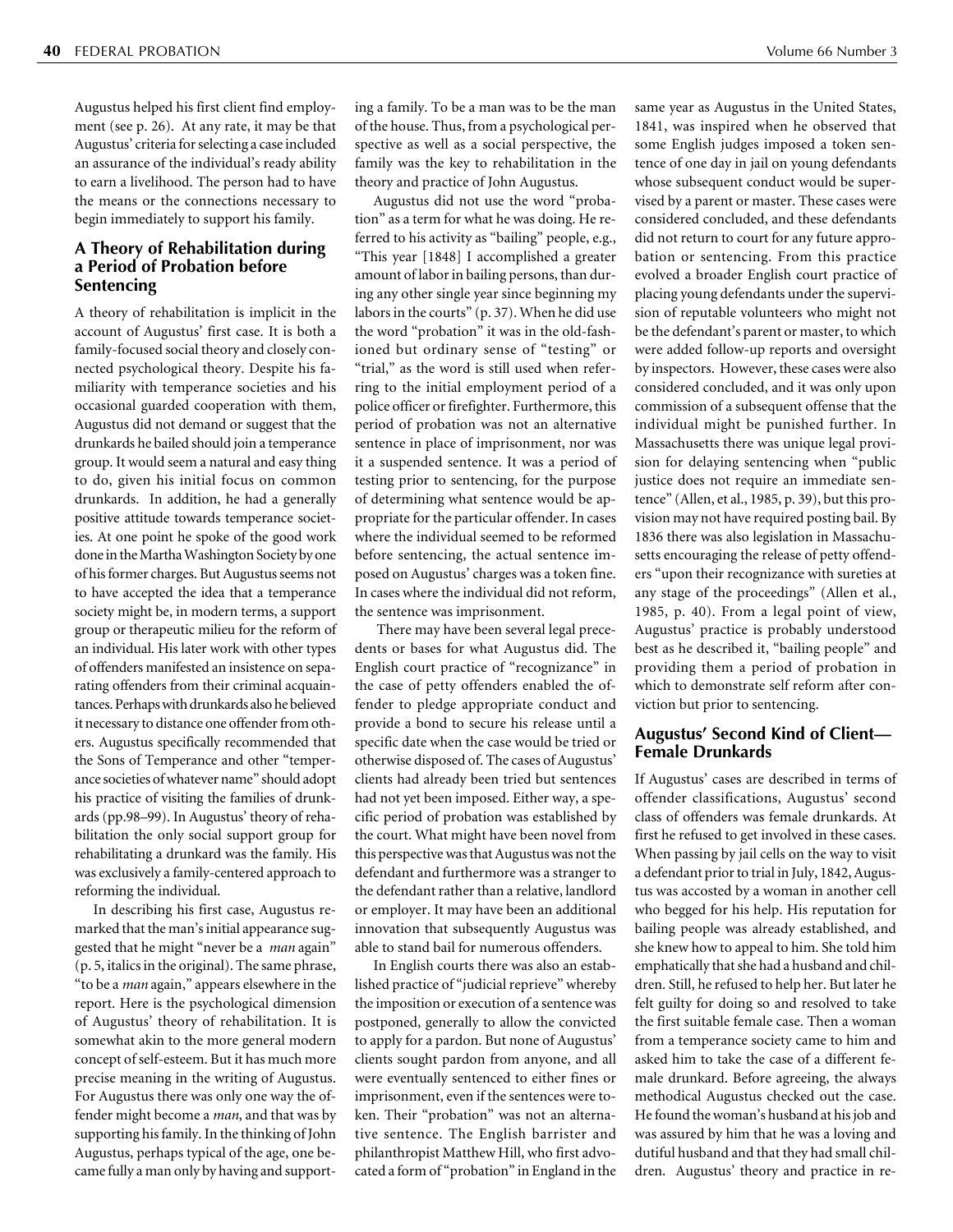forming female drunkards was the same as with males, a family-centered approach. Augustus then bailed the woman, his first case with a woman. A follow-up visit to the family on the next Sunday found a scene of domestic bliss with the children being dressed for Sunday school. The home visit was another vital component in Augustus' familycentered probation practice.

## **Bailing and Reforming Children**

Augustus' third class of offenders was children. It happened by accident in October, 1843. He chanced to be in court when two children were arraigned for larceny. The circumstances of the case were quite muddled, for the children were charged with stealing from a store whose employees were teasing the children by seizing apples the children were selling. The children were two sisters, ages 8 and 10. The father of the girls appeared in court. He was drunk. He blamed the older girl and condemned her as fit for prison, but he spoke kindly of the younger girl. Moved by the injustice of the criminal charges and the girls' misfortune in having a drunkard father, Augustus intervened to stand bail for the younger girl. He seems to have accepted the father's condemnation of the older girl, at least at first. Augustus took the younger girl home with him. But he may not have intended to keep her in his house. The next day he went to find the girl's mother. When he found her, she turned out to be a drunkard. Augustus would not return the girl to two drunkard parents. This did not at all meet his standard for a suitable family. He decided to raise the younger girl in his own family. He reported that it was as if a voice had said to him, "Take this infant under thy guardian care, for she has none to help her; be thou her father and her guide..." (p.14).

As for the older girl, an acquaintance of Augustus, who probably learned about the case from Augustus, told Augustus that his wife was willing to take her in and he asked Augustus' aid in securing her release from prison. This was arranged, and so the sisters were placed separately with solid, middleclass families. This accidental arrangement seems to have become the pattern with Augustus' way of working with children. It was consistent with his ideas about the family, albeit an adopted family. One might note that childhood as it exists today was scarcely known in the 1840s and would hardly encompass anyone over the age of ten or twelve. Starting with household chores at a very young age, children were expected to do work in the labor-intensive 1840s world of few machines or conveniences.

Although Augustus later took many cases involving children brought to court on various charges, starting with an 11-year-old boy later that same year, his report mentions only one case in which the charge was a violent crime. That was a seven-year-old boy charged with rape. Augustus seems to have found the charge incredible in that case. Most of the cases with children involved charges of larceny. Augustus confined his efforts "mainly to those who were indicted for their first offense, and whose hearts were not wholly depraved, but gave promise of better things" (p. 19). Augustus' strategy with young offenders was to "see that they were sent to school or supplied with some honest employment" (p. 35). He also petitioned the court to postpone sentencing in these cases time after time so that the "season of probation" could be extended for several months instead of the cases being concluded in a one-month term.

# **The Case of the Madam**

In 1845 Augustus was approached by a woman who had been indicted for running a house of ill fame. The woman asked Augustus to provide surety for her, and she promised that if he did she would "leave the city, abandon her career of vice, and return to her friends in the state of New York" (p.21). Augustus agreed. This became Augustus' fourth class of offenders. It was a new kind of client for Augustus. But this turned into the case where a misunderstanding on the part of the woman's lawyer caused the woman to miss her court appearance and Augustus' enemies conspired to make it look like he assisted her to flee, for which they tried to get Augustus himself imprisoned. Supporters intervened to bail Augustus himself. In his defense in this case, Augustus pointed out that he had caused one other house of ill repute "to become desolate" (p. 22), although he did not specify how he did this.

The women who ran houses of prostitution may not have owned the houses they ran. Augustus reported nothing clearly on this point but the particulars of his one clear case suggest that the woman left the house immediately without selling it. It seems to have been Augustus' efforts to shut down houses of prostitution that finally prompted his opponents to try to put an end to his activities. From the beginning Augustus encountered opposition from police officers assigned to

work in court and prison officials who collected fees for each case remanded to prison. That such police officers and prison officials derived a substantial part of their income from fees was a practice which can be traced back to the Middle Ages in English and European legal systems and tracked forward into the twentieth century in some American states. But Augustus strongly implied that police, and very possibly other court officials and perhaps politicians, also derived income from houses of prostitution. When it came to shutting down houses of prostitution, "the strong arm of the law was averse to such an act" (p. 22). In the *Report* there is no mention of Augustus ever taking another case of this kind.

#### **Rescuing Young Prostitutes and Placing Them in Families**

Augustus' fifth class of offenders was young prostitutes, starting with seven girls from ten to thirteen years of age rescued from houses of ill repute in 1847. Boston in the 1840s was a very busy and bawdy seaport with an influx of destitute Irish immigrants. Some of the prostitutes were quite young, and to Augustus they may have been just a small step beyond his child cases. For instance, there was the case of "a little Irish girl, about 14 years of age" who was rescued from a brothel in the "black sea," which seems to have been a denizen of black sailors (p. 69). In such cases Augustus seems to have followed the criterion of taking only first offenders. Augustus' theory of how people fall into a life of vice or crime was not a one-step theory. The report speaks of people falling into a vice not so far as to be beyond hope. In other words, an individual's fall is progressive, starting with a single lapse and progressing to a point beyond reform. But with young prostitutes Augustus seems to have drawn the line of no return strictly. A second arrest placed a prostitute beyond his hope for reform. The report narrates the trial of an older prostitute in which the gross injustice and corruption of the court irked Augustus greatly, but he did not offer bail for her (see pp. 9–11). However, for a young offender, the first arrest might itself be the culmination of many years of falling into criminal habits. Augustus narrated the case of a girl whose father "died a drunkard's death" when she was only seven years old, and who then entered the "street school," where she learned to beg, lie and pilfer before she became an inmate of a house of prostitution at the age of fifteen (pp. 59–60). Augustus